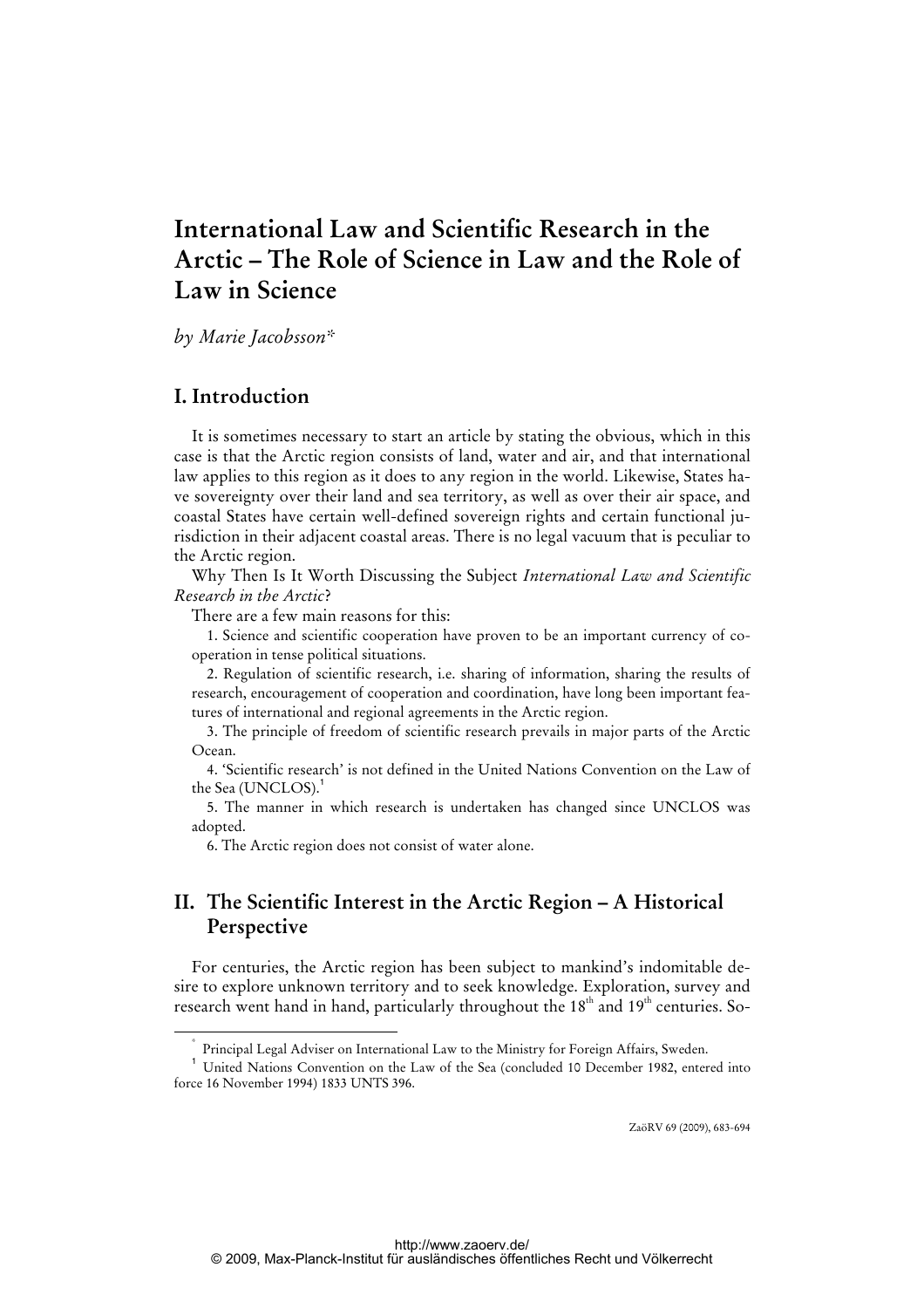vereigns and States sent out or endorsed expeditions, no matter whether they were privately funded or not. Freedom of scientific research in maritime areas stemmed from the principle of freedom of the high seas, and unknown land that was discovered was *res nullius* and subject to occupation. The parallel searches for new land, resources and knowledge were perfectly legal. It was all quite simple.

The activities had a lasting impact, resulting as they did in the 'sovereignty picture' that we see today in the Arctic. However, the fact that the Arctic was partly inhabited by indigenous peoples was more or less ignored by the States struggling to establish supremacy over various parts of the Arctic region, except as evidence that claimed land areas had been inhabited by nationals of the claiming State. The rights of the indigenous peoples as a group or as individuals were hardly ever on the agenda.<sup>2</sup>

Hence, the Arctic was already a tool in international politics at the time of  $18<sup>th</sup>$ and 19<sup>th</sup> century exploration. As a result, sovereignty over Arctic and sub-Arctic areas, be they land or sea territory, reflects the political and legal realities of that time (such as the right of occupation and annexation), as evidenced by the bilateral and regional agreements concluded.

This is the background to treaties and agreements such as the Sami Codicil of 1751, the Alaska Purchase of 1867, $3$  the 1920 Spitsbergen Treaty<sup>4</sup>, and the 1933 decision of the Permanent Court of International Justice regarding sovereignty over Eastern Greenland,<sup>5</sup> but also the background to more modern solutions, such as the one between Denmark and Greenland regarding Greenland's Home Rule<sup>6</sup> and Greenland's withdrawal from the EU, to mention just a few.

In addition, scientific activities have always played a role in the drawing of the Arctic legal and political map. Science was used to 'prove' presence and provide evidence in connection with geographical disputes. But scientific activities have also served as a currency and a management tool.

Let me shed some light on a few examples of how the regulation of science is embodied as an integral part of some specific Arctic treaties, leaving aside, for the

 $\overline{a}$  One rare example is the so-called *Lappekodicill (the Sami Codicil)* of 1751. The Codicil is annexed to the bilateral 1751 border treaty between Sweden and Norway and is particularly interesting in that it recognizes the customary right of the Sami people to cross-border reindeer herding – in times of both peace and war. The rights recognized have both an international law dimension and a private property dimension. The border treaty and the annexed codicil is available in Swedish, see B o ë thius (ed.) *Sverges traktater med främmande magter jemte andra dit hörande handlingar* (P.A. Norstedt & Söner Stockholm 1922) Part VIII, 1723-71.

<sup>3</sup> Convention Ceding Alaska between Russia and the United States (signed 30 March 1867, entered into force 20 June 1867) (1867) 134 CTS 332.

<sup>4</sup> Treaty Concerning the Archipelago of Spitsbergen (concluded 9 February 1920, entered into force 14 August 1925) 2 LNTS 7.

<sup>5</sup> *Legal Status of Eastern Greenland (Denmark v Norway)* PCIJ Series A/B No. 53 (1933).

<sup>6</sup> Harhoff *Rigsfæ¦llesskabet* (Klim Århus 1993); Home Rule was introduced to the Faroe Islands before it was introduced on Greenland. The Faroe Islands are situated south of the Polar Circle but can be said to have an Arctic connection.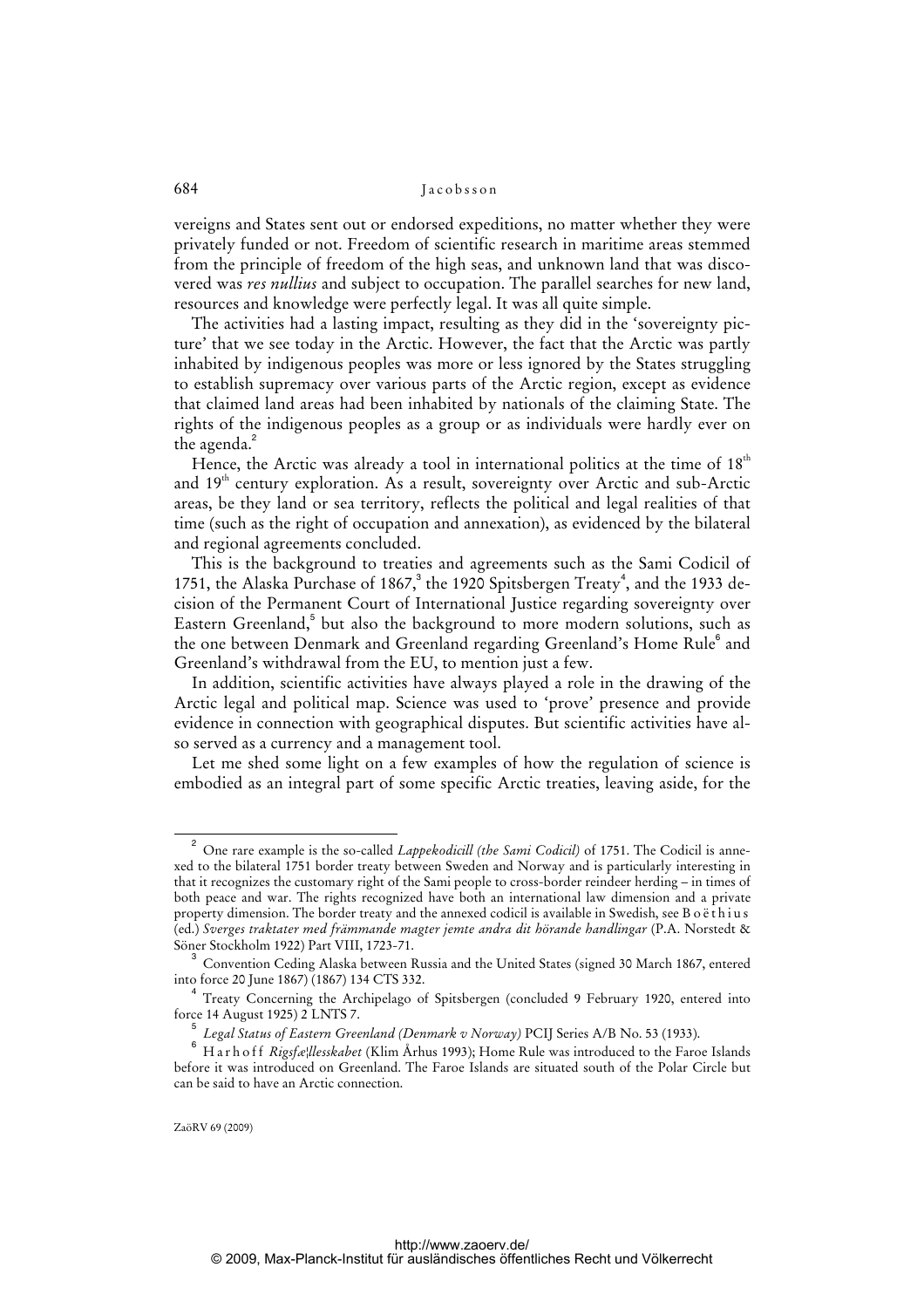time being, the most important universal convention relevant to the Arctic, namely the United Nations Convention of the Law of the Sea.

# **The 1920 Spitsbergen Treaty**

The importance of scientific investigation is recognized in the 1920 Spitsbergen Treaty, which stipulates that nationals of all the contracting parties "shall have equal liberty of access and entry for any reason or object whatever ..."<sup>7</sup> and foresees the establishment of an *international meteorological station* in the treaty area as well as conventions to be "concluded laying down the conditions under which scientific investigations may be conducted in the said territories".<sup>8</sup>

Neither an international meteorological station, nor conventions laying down the conditions under which international investigations may be conducted, have been established or concluded. The meteorological stations that exist are operated by Norway and information is made available to the international community through the appropriate channels, such as the World Meteorological Organization.<sup>9</sup> It should be underlined that Norway's sovereignty over the Svalbard archipelago implies a right to set the conditions for any meteorological station, or any other research station, subject, of course, to the provisions of the treaty (first and foremost the rule of equal treatment) and international law in general.

To eliminate all uncertainties regarding the extent of the freedom of scientific research for Swedish scientists in the area of application of the Spitsbergen Treaty, Sweden and Norway agreed that Swedish scientists should enjoy bilateral guarantees to enable them to continue to conduct scientific research in the treaty area on the same terms as Norwegian scientists.<sup>10</sup> The guarantees reflect a recognition of long-standing Swedish scientific activity in the region. Sweden considered that continued free access to the Svalbard region was of the utmost importance and to exclude any interpretation of the Treaty to the contrary, a separate guarantee was negotiated.

<sup>&</sup>lt;sup>7</sup> Treaty Concerning the Archipelago of Spitsbergen (note 4) Art. 3.

Ibid. Art. 5.

<sup>9</sup> Ulfstein *The Svalbard Treaty: From Terra Nullius to Norwegian Sovereignty* (Scandinavian University Press Oslo 1995) 390-99.

<sup>&</sup>lt;sup>10</sup> Exchange of Notes between the Norwegian Minister for Foreign Affairs and the Swedish Minister in Kristiania (12 January 1920). The notes are published in direct connection with the official Swedish publication of its ratification of the Spitsbergen Treaty, see 'Sveriges överenskommelser med främmande makter' *(Sweden's agreements with foreign powers)* SÖ 1924:25.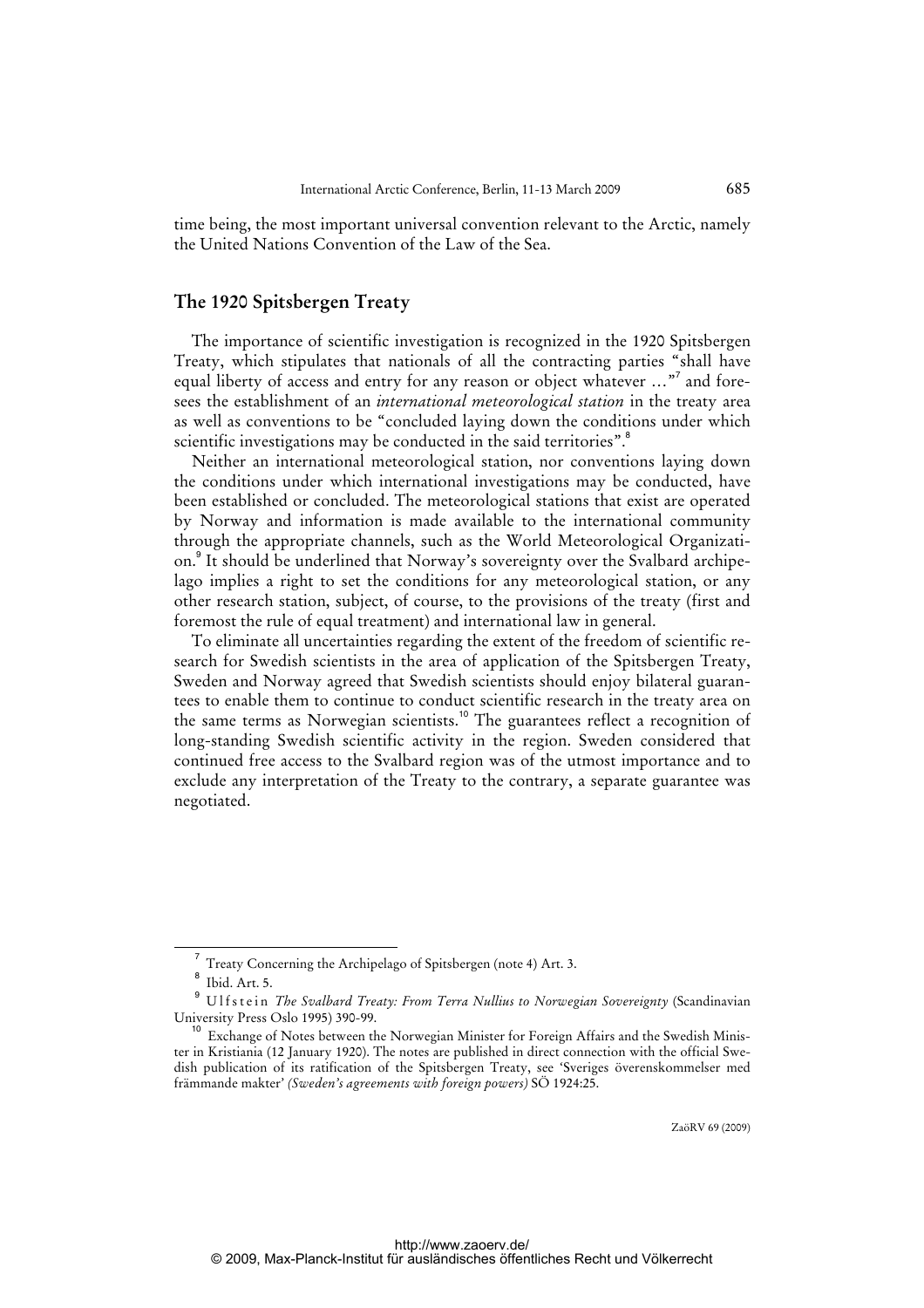## **The 1946 International Convention for the Regulation of Whaling**

The International Convention for the Regulation of Whaling was signed in Washington on 2 December 1946.<sup>11</sup> Although this Convention is not the subject of this article, it is relevant to recall that any contracting government may grant to any of its nationals a special permit authorizing that national to kill, take and treat whales for purposes of scientific research, subject to certain restrictions.<sup>12</sup> This brief reference serves to illustrate the role of science as a tool and integral part of a treaty.

#### **The 1973 Agreement on the Conservation of Polar Bears**

Scientific cooperation was, as mentioned, a useful instrument during the last part of the Cold War period. One of the most important confidence-building measures was the conclusion of the Agreement on the Conservation of Polar Bears in Oslo on 15 November 1973, between the United States, the Soviet Union, Norway, Denmark and Canada.<sup>13</sup> It was concluded at a time when the prospect of any disarmament agreement between the two superpowers (and of relevance to the Arctic region) was slim, and when the Arctic was as politically cold as its own temperature. The Polar Bear Agreement was as far away as the States could come from hard security measures at the time, yet it served as an important confidencebuilding measure: it was evidence of the parties' ability to cooperate.<sup>14</sup> The parties agreed that it was important to protect polar bears and they therefore decided to prohibit the taking of polar bears – except for scientific purposes.

It goes without saying that such an exception will not in itself bring the parties to the agreement closer to each other, nor make them cooperate. However, the agreement obliges the contracting parties to conduct national research programs on polar bears, particularly research relating to the conservation and management of the species, and to coordinate such research with research carried out by other parties. There is a duty to consult and to exchange information on research and management programs, research results and data on bears taken.<sup>15</sup> One of the most interesting aspects of the Agreement is the recognition of the rights of 'local peoples' – although the term 'indigenous peoples' is not mentioned. The parties to the Agreement agreed in 1981 that the Agreement should be maintained indefinitely.

<sup>&</sup>lt;sup>11</sup> International Convention for the Regulation of Whaling (concluded 2 December 1946 entered into force 10 November 1948) 161 UNTS 72.

Ibid. Art. VIII.

<sup>13</sup> Agreement on Conservation of Polar Bears (concluded 15 November 1973, entered into force 26 May 1976) 13 ILM 13 (1974).

<sup>&</sup>lt;sup>4</sup> Fikkan/Osherenko/Arikainen 'Polar Bears: The Importance of Simplicity' in: Young/Osherenko (eds.) *Polar Politics: Creating International Environmental Regimes* (Cornell University Press Ithaca 1993) 96-151.

<sup>15</sup> Agreement on Conservation of Polar Bears (note 13) Art. 7.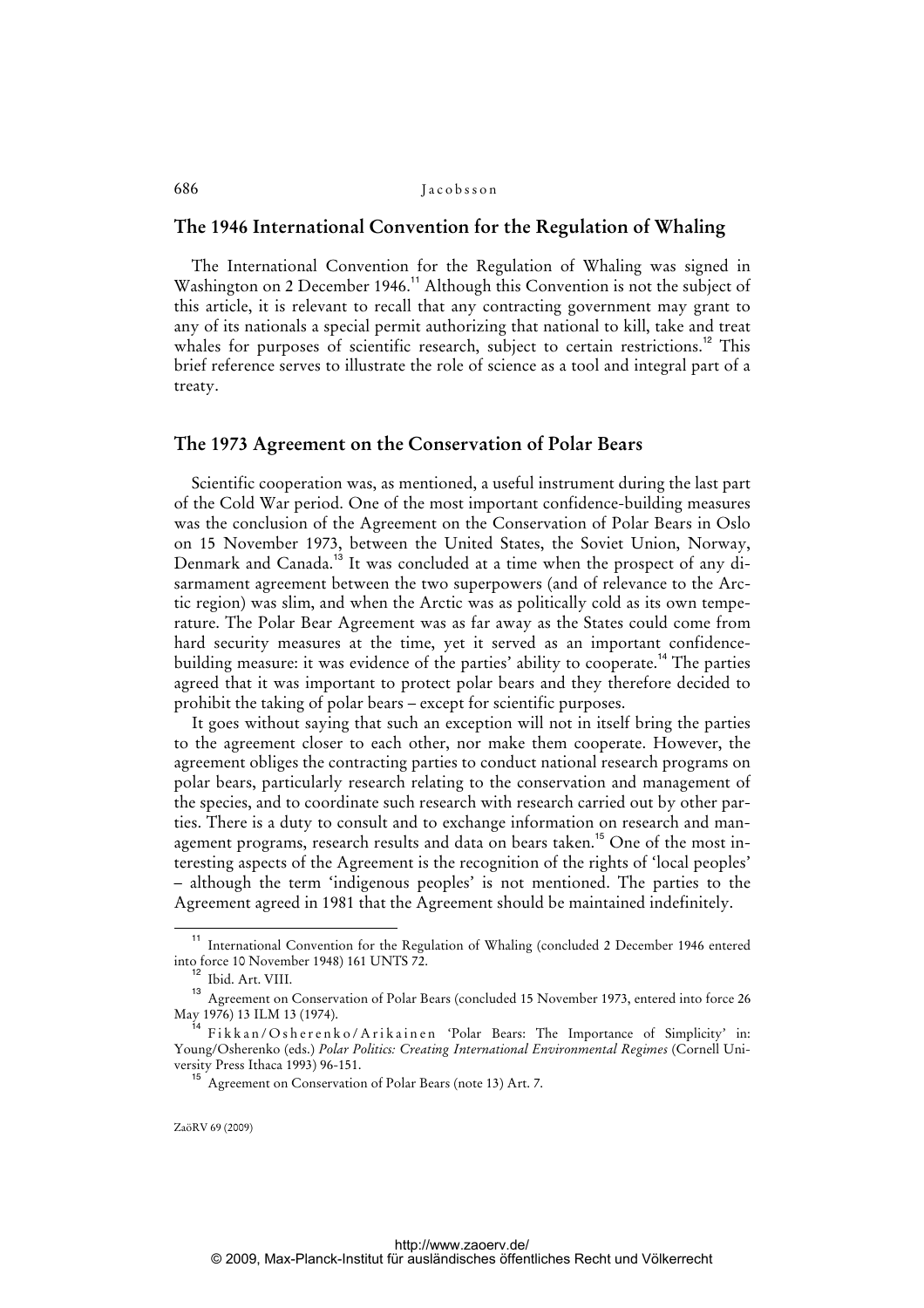It is a well-known fact that the present threat to the polar bear population is of a different nature from the one that existed when the Agreement was concluded in 1973. At that time, the threat to polar bears was primarily due to the hunting and killing of the animals. There were hardly any signs of climate change. Today, we have a different view of what constitutes the threat to polar bears, namely the impact of human activity on the global climate and melting Arctic ice caps.

It was against this background that Norway hosted the third meeting of the States Parties on the Polar Bear Agreement in Tromsø in March 2009. The meeting was the first in what is likely to become a new era of more frequent meetings on a biennial schedule. At the Tromsø meeting, the parties to the Agreement clearly stated in the outcome document that it is the "impacts of climate change and the continued and increasing loss and fragmentation of sea ice ... [that] constitutes the most important threat to polar bear conservation".<sup>16</sup>

Although the five Arctic rim countries can be said to have a special responsibility with regard to the conservation and protection of polar bears, two important international legal dimensions cannot be disregarded. The first relates to the right of all States to undertake scientific research on polar bears, subject to international law (including the law of the sea). The second relates to the fact that if the cause of the threat to polar bears stems from a source outside the region in which they live, non-rim countries, too, have a legitimate interest in any relevant regulation.

# **III. Science as a Tool of Cooperation in the Arctic Region – the Bodies**

The importance of science in the Arctic region, and of scientific knowledge of the Arctic region, is also evidenced by the number of bodies that in one way or another deal with or coordinate research relevant to the region.

# **Comité Arctique**

The first attempt to overcome political tensions – which also caused problems for the scientists – was a private initiative by the Swiss businessman and enthusiast Louis R e y , who created the *Comité Arctique* in 1979. The *Comité Arctique* had its registered office in Monaco and, when established, was certainly ahead of its time.<sup>17</sup> However, the scientists alone were unable to bring about a fundamental change to the structure of cooperation. In fact, even among the scientists, views on how to move forward differed. At a brainstorming meeting in Monaco in February 1979

<sup>16</sup> Outcome of Meeting, Meeting of the Parties to the 1973 Agreement on the Conservation of Po-lar Bears, Tromsø, 17-19 March 2009 [<http://www.polarbearmeeting.org/>](http://www.polarbearmeeting.org/) (4 August 2009).

 $<sup>7</sup>$  Monaco has maintained its interest in the polar regions, as evidenced by the engagement of</sup> Prince Albert II, both in Arctic and Antarctic matters.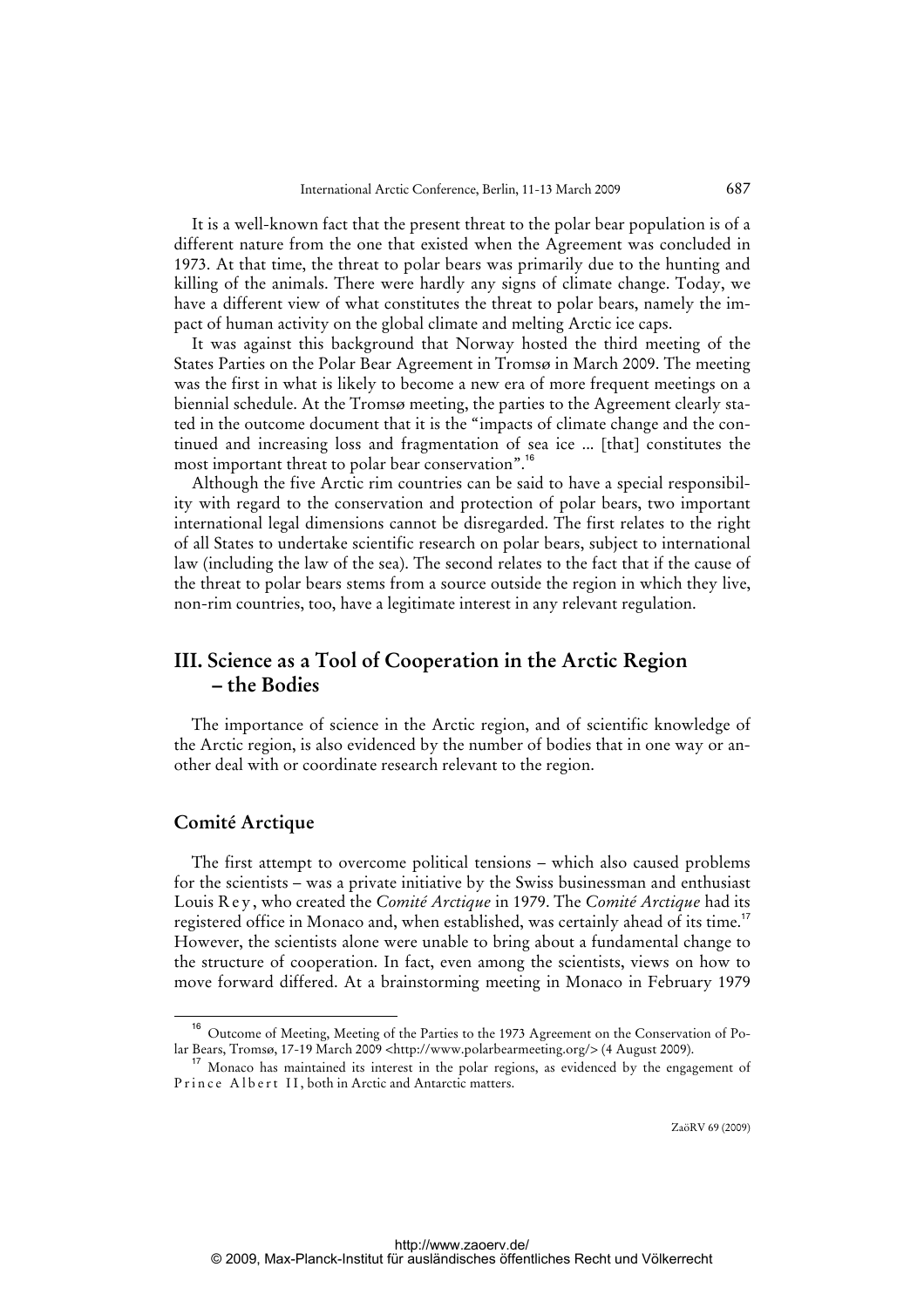(held under the aegis of  $EUROCEAN<sup>18</sup>$  but also against the background of a direct interest of the Sovereign Prince of Monaco Rainer III), which aimed to explore the possibility of forming a Scientific Advisory Committee on the Polar Seas, the British representatives apparently tried to delay and water down the ambitions. The move was opposed by the Swedish representative, who wanted a clear reference to freedom of scientific research in the region. However, rather than risk having no paper at all to present to Prince Rainer, the cautious approach was allowed to prevail.<sup>19</sup>

# **International Arctic Science Committee**

Today we take the *International Arctic Science Committee (IASC)* for granted. What could be more natural than an 'organization' (though not in the legal sense of the word)<sup>20</sup> with a mission to "encourage and facilitate cooperation in **all aspects** of Arctic research, in **all countries** engaged in Arctic research and **in all areas** of the Arctic region"*,* as it is was once formulated on the Committee's website. $^{21}$ 

But the negotiations that led to the establishment of IASC in 1990 $2^2$  were by no means free from political overtones. Indeed, the establishment of IASC took place during the last phase of the Cold War. Despite the partial improvements in the relationship between the United States and the Soviet Union, the lack of confidence between the Eastern and Western political blocs remained and influenced the discussions on membership, mandate and openness, including issues such as whether non-Arctic States should be entitled to participate, and where the secretariat should be located. The discussions were nothing but a manifestation of the role of international scientific cooperation as a political factor.<sup>23</sup>

European Centre for Information on Marine Science and Technology, for further information on EUROCEAN, see <[http://www.eurocean.org/>](http://www.eurocean.org/) (5 August 2009).

<sup>&</sup>lt;sup>19</sup> The information on what took place stems from reports and letters written by various delegates from different countries that participated in the meeting. They are all on file with the author and most of them are registered in the archives of the Swedish Ministry for Foreign Affairs. The fact that the reports and letters are filed at the Foreign Ministry shows the political dimension of the initiative.

 $^{20}$  As of January 2009, the IASC Secretariat is hosted by the Alfred Wegener Institute for Polar and Marine Research in Potsdam, Germany. It was previously located in Stockholm, Sweden.

<sup>&</sup>lt;sup>21</sup> See [<http://arcticportal.org/iasc/general-information/what-iasc-does>](http://arcticportal.org/iasc/general-information/what-iasc-does) (15 April 2009); the quotation does no longer appear on the web page.

<sup>&</sup>lt;sup>22</sup> The decision to establish an International Science Committee was taken in Stockholm in March 1988, see International Cooperation in Arctic Science, Report of a Meeting in Stockholm, 24-26 March 1988, The Royal Swedish Academy of Sciences, Sweden (on file with the author).

 $^{23}$  One of the first and most important documents was the document:  $Root/Rogne/$ Taagholt 'International Communication and Coordination in Arctic Science: Proposal for Action' (Paper prepared at the request of an informal consultative meeting in Oslo 1987, on file with the author). The meeting was attended by representatives from Canada, Denmark, Finland, Iceland, Norway, Sweden, the Soviet Union and the United States.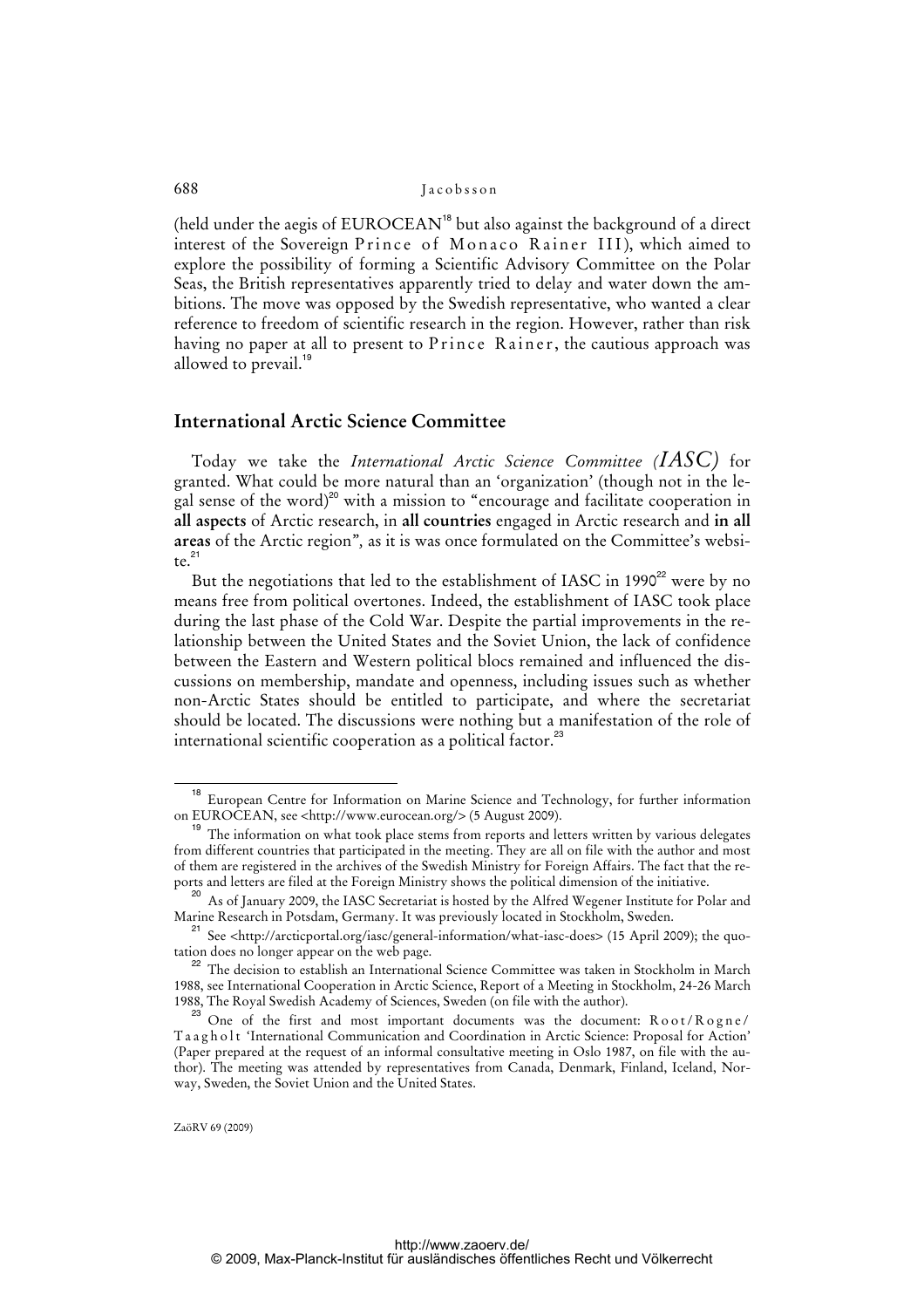Now that IASC brings together 18 member countries' national science organizations covering all fields of Arctic research, the historical background may seem remote, but it must not be forgotten.

# **Arctic Council**

If there were political concerns in setting up IASC, they were of course nothing compared with the concerns that surfaced when the establishment of the Arctic Council was discussed. This time, it was the States themselves that were to be the founding members.<sup>24</sup> The discussions covered everything from the definition of an Arctic State to membership, observer status and the role of indigenous peoples.<sup>25</sup>

As in the case of IASC, we also take the Arctic Council for granted. The scientific work under the auspices of the Arctic Council, conducted under its six expert working groups (focusing on e.g. monitoring, assessing and preventing pollution in the Arctic, climate change, biodiversity conservation and sustainable use, emergency preparedness and prevention, and the living conditions of residents of the Arctic), is essential for policymaking in matters related to the Arctic region.

## **European Polar Board**

The European Polar Board is an expert group under the European Science Foundation, established in 1995. It is a regional cooperation board with a seat in Strasbourg. It also has its equivalents among the Nordic States and the Pacific States (Pacific Arctic Board).<sup>26</sup>

It is worth underlining that the above-mentioned bodies are not the only ones relevant to the Arctic region. Ocean science and marine science have organizations of their own, such as the Arctic Oceans Science Board and the European Marine Board.

The question is whether this proliferation of bodies has any legal implications. To answer this question, we have to look at the legal framework, primarily UNC-LOS.

<sup>&</sup>lt;sup>24</sup> It is worth mentioning that the Inuit Circumpolar Conference was among the first to propose the establishment of an Arctic Council.

 $^5$  The Arctic Council has Member States, observers and permanent participants.

<sup>&</sup>lt;sup>26</sup> Note also EUROPOLAR, which is supported by the EU under ERA-NET under the  $6<sup>th</sup>$  Framework Programme, for more information, see [<http://www.europolar.org/>](http://www.europolar.org/) (6 August 2009); for the 6 th Framework Programme, see <[http://ec.europa.eu/research/fp6/index\\_en.cfm>](http://ec.europa.eu/research/fp6/index_en.cfm) (6 August 2009).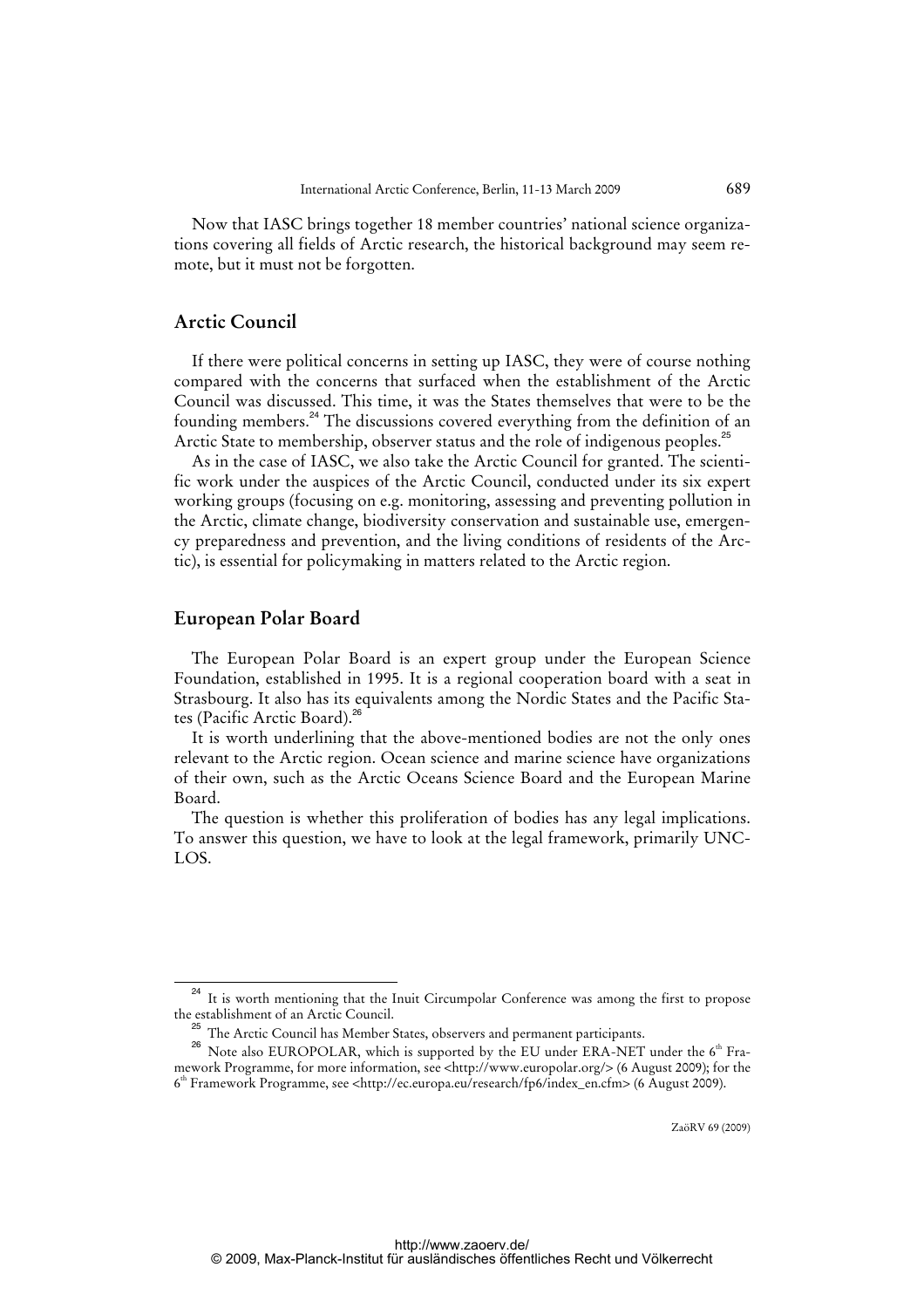# **IV. The United Nations Convention on the Law of the Sea (UNCLOS)**

 $UNCLOS<sup>27</sup>$  sets out the parameters for the conduct of marine scientific research: subject to the rights and obligations in UNCLOS, all States and competent international organizations have the right to conduct marine scientific research.<sup>28</sup> In addition, there is an obligation imposed on States and international organizations to promote and facilitate the development and conduct of marine scientific research.

The basic legal parameters are that marine scientific research shall be conducted exclusively for peaceful purposes, with appropriate scientific methods and means and without unjustifiable interference with other legitimate uses, and in accordance with regulations adopted in conformity with UNCLOS.<sup>30</sup> This means that different regulations will apply in the territorial sea, the Exclusive Economic Zone (EEZ), and on the continental shelf. Marine scientific research cannot constitute a legal basis for any claim to the marine environment or its resources.<sup>31</sup>

Furthermore, States and competent international organizations are under an obligation to cooperate and promote cooperation, and to create favorable conditions for the conduct of marine scientific research. In addition, States and international organizations have an obligation to make the scientific results available through publication, in particular to developing States.<sup>32</sup>

This sounds more or less perfect – and could have been so – had the States that negotiated UNCLOS been able to agree on a definition of 'scientific research' or 'marine scientific research', which they failed to do despite numerous proposed definitions.

The issue was highly political and closely connected with the question of how scientific research was to be regulated within the framework of the new EEZ legal regime, and how a distinction could be made between, on the one hand, research on the continental shelf and in the Area and, on the other hand, research in the water column of the high seas. The matter had south–north and east–west dimensions. Underlying the conflict was the distinction between research and exploration.

<sup>&</sup>lt;sup>27</sup> United Nations Convention on the Law of the Sea (note 1).

<sup>28</sup> Art. 238 UNCLOS; on the issue of marine scientific research and international law, see e.g. Soons *Marine Scientific Research and the Law of the Sea* (Kluwer Law and Taxation Publishers Deventer 1982); R o a c h 'Marine Scientific Research and the New Law of the Sea' Ocean Development and International Law 27 (1996) 59-72; Wegelein *Marine Scientific Research: The Operation and Status of Research Vessels and Other Platforms in International Law* (Nijhoff Leiden 2005); F r e e m a n 'Legal Aspects of Marine Scientific Research (MSR) and Part XIII of the UN Convention on the Law of the Sea (UNCLOS)' (Paper presented at ABLOS Conference, Monaco, 10-12 October 2005), see [<http://www.gmat.unsw.edu.au/ablos/ABLOS05Folder/DanielPaper.pdf>](http://www.gmat.unsw.edu.au/ablos/ABLOS05Folder/DanielPaper.pdf) (6 August 2009).

 $29$  Art. 239 UNCLOS.

<sup>&</sup>lt;sup>30</sup> Art. 240 UNCLOS.

<sup>&</sup>lt;sup>31</sup> Art. 241 UNCLOS.

<sup>32</sup> Arts. 242-244 UNCLOS.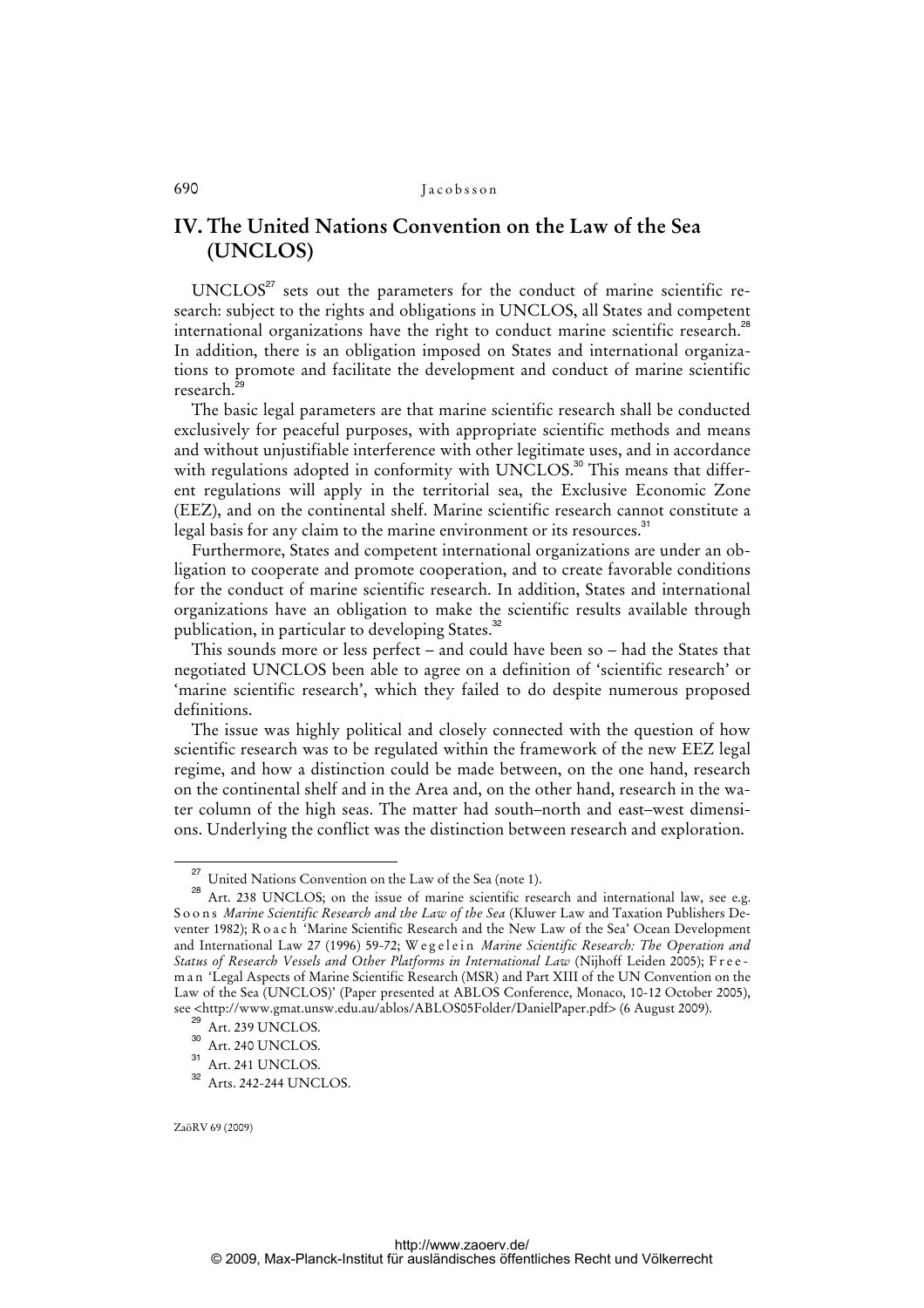By the seventh session in 1978 (held in New York and Geneva), it had become clear that the States would not be able to agree on a definition. The United States made a last attempt to define marine scientific research at the eighth session in 1979 (in New York and Geneva) but by that time, it was too late for any modifications to be made to Part XII (on marine scientific research) and hence, also, with respect to any definition of the concept.

Admittedly, the lack of a definition is a *lacuna.* But, so far, it has been a valuable lacuna. The first generation of political tensions relating to the establishment of a legal regime for an EEZ has died down. We are now entering the second generation of differences of opinion regarding the unaddressed issues, matters relating to residual rights and the enhanced need for the protection of the marine environment and its resources for the benefit of both the coastal States and other legitimate stakeholders. Older legal solutions are not always the appropriate means of responding to modern technological developments. Nor would it have been possible then to foresee technological developments. In fact, it never is.

## **Can UNCLOS Meet the Needs of Modern Science?**

Can UNCLOS meet the needs of modern science, or has the interface between scientific methods and applicable international law changed? This question was extensively debated at a conference in Oslo in August 2008.<sup>33</sup>

Let us look at a few aspects, the first of which relates to the *manner in which science is conducted*. When undertaking marine research, scientists today use new technologies such as Argo profiling floats<sup>34</sup>, Autonomous Underwater Vehicles (AUVs) and new acoustic methods. They do so to explore the marine environment and to learn more about the causes of climate change. This means that marine science does not necessarily take place on or in the seas.

This challenges UNCLOS's assumption of how marine scientific research is conducted, since UNCLOS is based on the premise that it is possible to differentiate between science that is conducted in the various maritime zones (territorial sea, EEZ or high seas, the continental shelf and the international seabed [the Area]).

This is particularly relevant in the context of physical oceanography and came to the fore when the Argo Project was launched. The Argo Project stems from the 1990-1997 *World Ocean Circulation Experiment (WOCE),* which in turn is part of the *World Climate Research Programme (WCRP).<sup>35</sup>* The legal uncertainties under-

<sup>33</sup> See <[http://www.fni.no/conference/index.html>](http://www.fni.no/conference/index.html) (6 September 2009); some of the conference papers will be published in: Davor Vidas (ed.) *Law, Technology and Science for Oceans in Globalization: IUU Fishing, Oil Pollution, Bioprospecting, Outer Continental Shelf* (the Fridtjof Nansen Institute Norway).

<sup>34</sup> For more information, see <www.argo.ucsd.edu> (7 August 2009).

<sup>35</sup> See <[http://www.argo.ucsd.edu/Origins\\_of\\_Argo.html>](http://www.argo.ucsd.edu/Origins_of_Argo.html) (7 August 2009).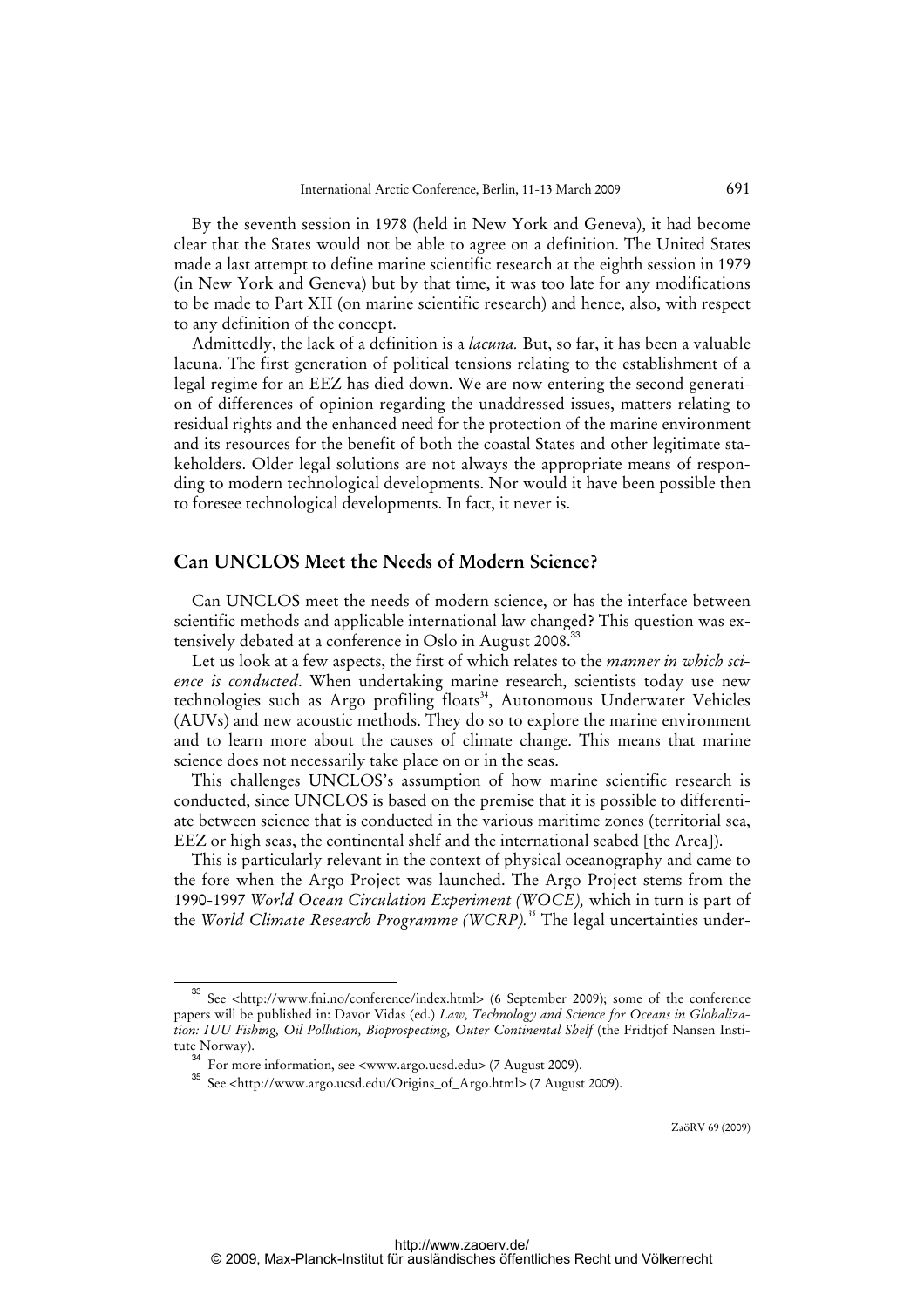pinning this global project<sup>36</sup> led the Intergovernmental Oceanographic Commission to adopt a resolution stating that: "[C]oncerned coastal states *must be informed* in advance, through appropriate channels, of all deployments of profiling floats which might drift into waters under their jurisdiction, indicating the exact locations of such deployments".<sup>37</sup>

The Resolution went on to suggest further measures on information, cooperation and consultation, but stopped short of any legal regulation since it is not the task of the IOC to develop new legal regulations in respect of scientific research on the high seas.

The second aspect relates to the truth value of scientific models. This is clearly linked to the role of science as a decisive factor in the implementation of legal provisions. Requirements, such as the one contained in Art. 234 UNCLOS stipulating that laws and regulations relating to ice-covered areas should be based on the best available scientific evidence, are becoming more and more frequent. Another highly relevant matter is the role of science in the context of implementing Art. 76 UNCLOS.<sup>38</sup>

The issue of the truth value of scientific models is directly connected with the 'new' precautionary approach to managing natural resources. The more important scientific advice becomes, the more important it is that scientific models are reliable. If a treaty obligation stipulates that States must adopt an ecosystem approach, then it is highly relevant to know whether the scientific models can predict the consequences in a reliable way. This is particularly relevant in the context of marine biology.

Indeed, scientists' reference to 'boundary conditions for models' is as relevant as the geographical boundaries themselves.<sup>39</sup> Bioinformatic data are crucial not only for policy and management, but also for the formulation of legal parameters. Is the depletion of a species a matter for the coastal State, a regional organization or the international community as a whole? It is important to recall that scientific conclusions are to be analyzed against the legal cartography.

Scientists have shown how different methods and combinations of methods are the best way of assuring solid evaluation of sustainable management, including Marine Protected Areas and marine reserves. At the same time it is clear that there

<sup>36</sup> B o r k et al. 'The Legal Regulation of Floats and Gliders – In Quest of a New Regime' Ocean Development and International Law 39 (2008) 298-328.

<sup>37</sup> Intergovernmental Oceanographic Commission 'IOC Assembly Resolution XX-6: The *Argo*  Project', see <[http://argo.jcommops.org/FTPRoot/Argo/Doc/IOC\\_Resolution\\_XX-6.pdf>](http://argo.jcommops.org/FTPRoot/Argo/Doc/IOC_Resolution_XX-6.pdf) (7 August 2009) (emphasis added).

See Reichert 'Determination of the Outer Continental Shelf Limits and the Role of the Commission on the Limits of the Continental Shelf' International Journal of Marine and Coastal Law 24 (2009) 11.

 $\frac{39}{29}$  Presentation by John M o n t g o m e r y , Oslo, 2008. A brief summary is produced in the Compendium of Summaries from the Conference, which can be downloaded from <<http://www.fni.no/> conference/COMPENDIUM-FINAL.pdf> (6 September 2009); see also Montgomery/Carter 'Marine Science in the Past 25 Years: Main Findings and Trends' in: Vidas/Schei (eds.) *The World Ocean in Globalization: Challenges and Responses* (to be published).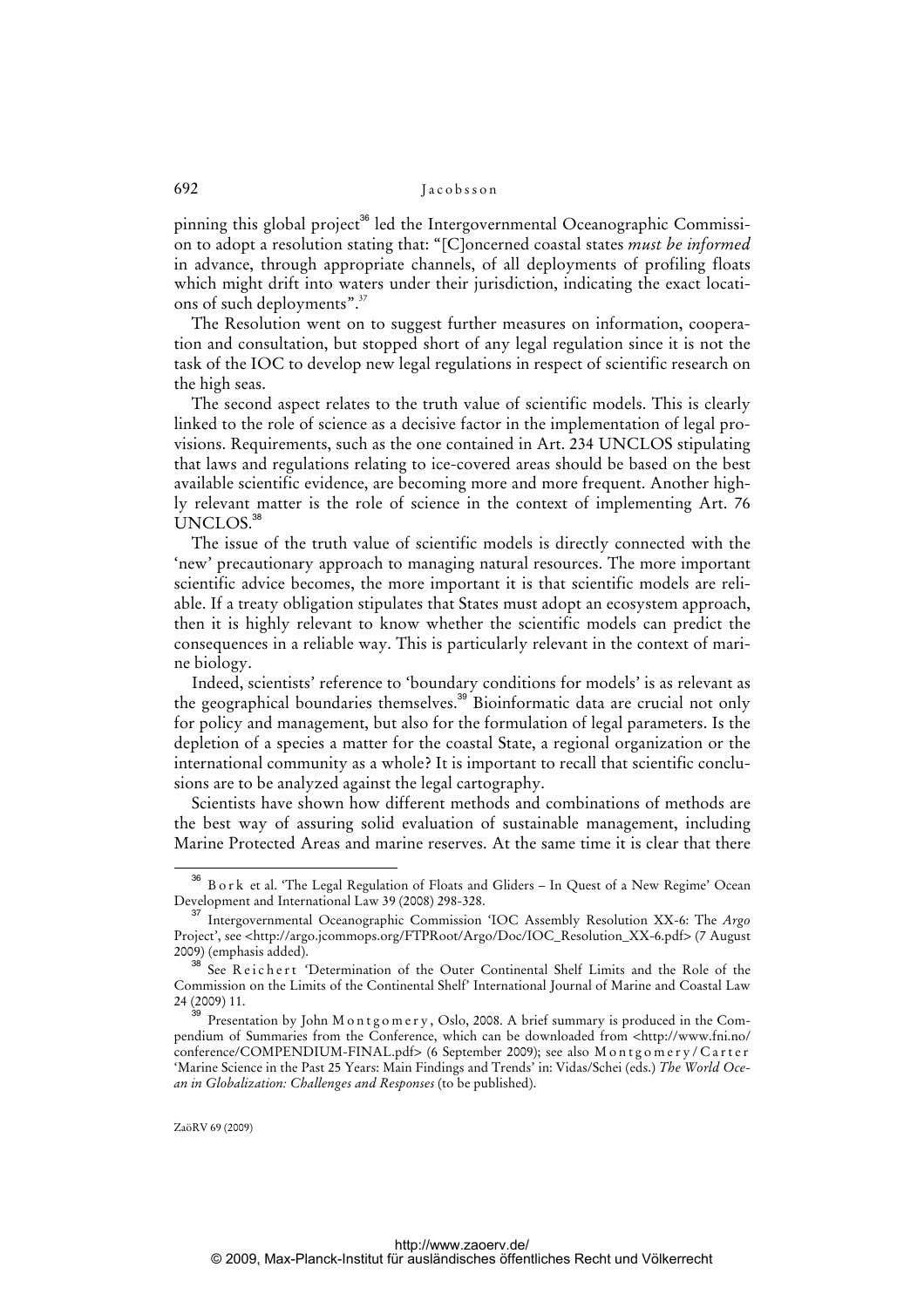will never be a 'final truth model'. We have to act on the basis of the best available knowledge at the time of decision-making. We cannot wait until 'perfect' information is available. If we are ill and go to a doctor, she is likely to want to treat us using the means available. She does not ask us to go home and wait for scientists to come up with the final truth.

Institutional processes and structures will need to be 'nimble' – that is, they must be able to act in the absence of knowledge, adapt in the face of rapidly changing knowledge and be confident that their decisions will be implemented.

# **New Areas of Interest: Arctic Biotechnology and Bioprospecting**

As the Arctic has become more accessible, commercial and industrial interest in the resources of the Arctic has increased considerably. I am not referring to the interest in oil and gas, but to the interest in the genetic resources of the Arctic.<sup>40</sup> Scientists and entrepreneurs share this interest. Unfortunately, however, this interest appears to be perceived as a 'bad thing' – as if it were an interest or activity that is automatically detrimental to the Arctic environment. This is not the case. Examining and making use of the biodiversity of the Arctic can be of great value to mankind, without causing more than a footprint in the Arctic. In addition, the existing legal framework applies, including the UN Convention on the Law of the Sea, the Convention on Biological Diversity,<sup>41</sup> European Community Law and national law – to give but a few examples.

The difficulties lie elsewhere, namely in drawing the line between scientific research and exploration, in benefit-sharing and in creating a legal framework under which the rights of indigenous peoples are recognized and guaranteed. The fine line between marine scientific research and bioprospecting is of particular interest.<sup>42</sup>

# **V. Concluding Remarks**

Most of the Arctic Ocean consists of international waters (i.e. the high seas or areas of Exclusive Economic Zones). How much of the seabed constitutes the 'common heritage of mankind' is not yet known. Irrespective of the difficulties in defining 'scientific research' or 'marine scientific research', the fact remains that the coastal States have jurisdictional rights when it comes to marine scientific research activities in their EEZ. This does not mean that coastal States can regulate marine

<sup>40</sup> For an important first report on the subject, see L e a r y *UNU-IAS Report: Bioprospecting in the Arctic* (United Nations University, Institute of Advanced Studies Yokohama 2009).

<sup>&</sup>lt;sup>41</sup> Convention on Biological Diversity (concluded 5 June 1992, entered into force on 29 December 1993) 1760 UNTS 79.

<sup>42</sup> Arico/Salpin *UNU-IAS Report: Bioprospecting of Genetic Resources in the Deep Seabed: Scientific, Legal and Policy Aspects* (United Nations University, Institute of Advanced Studies Yokohama 2005).